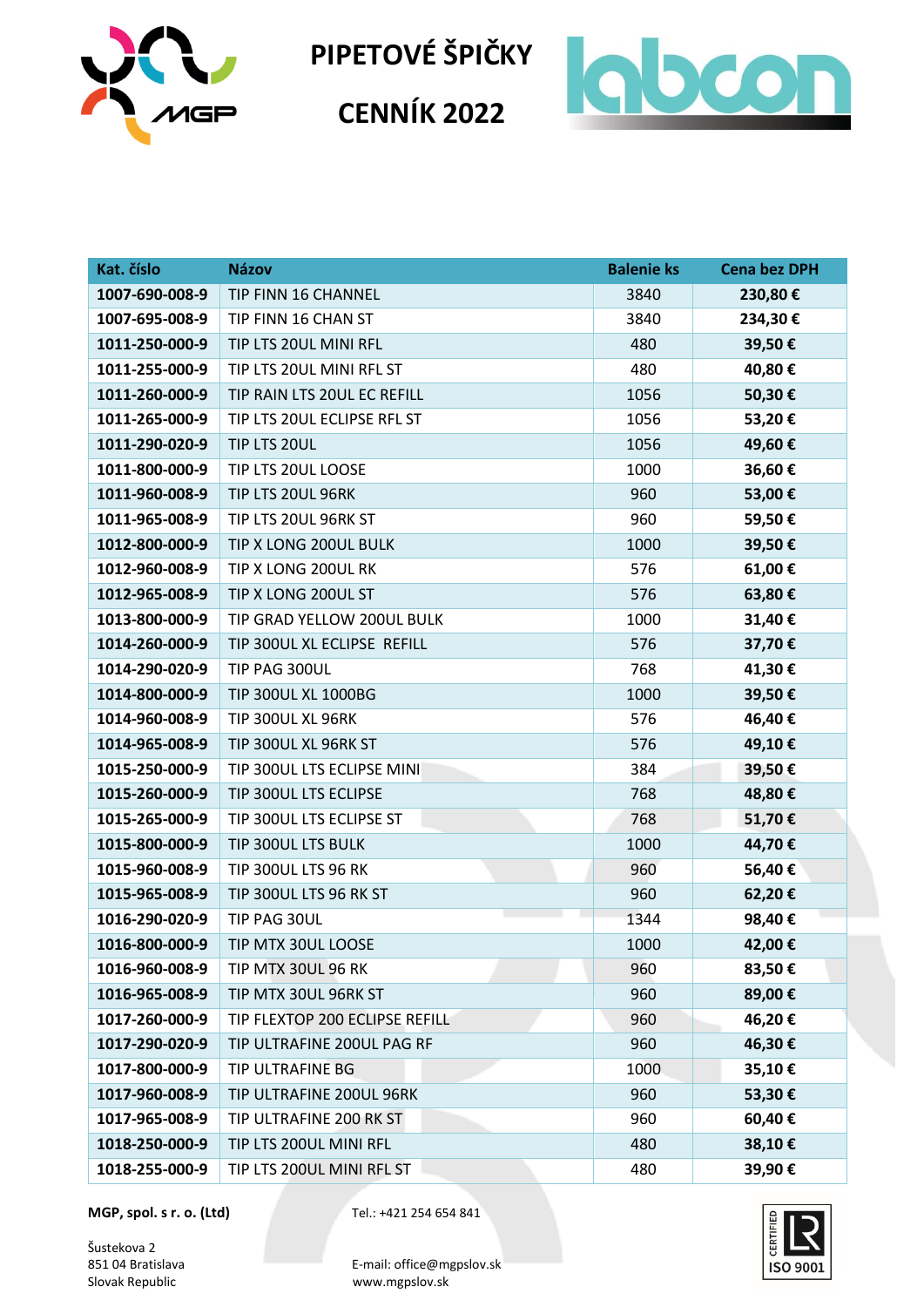



#### **CENNÍK 2022**



| 1018-260-000-9 | TIP RAIN LTS 200 ECLIPSE REFILL  | 960  | 45,60€ |
|----------------|----------------------------------|------|--------|
| 1018-265-000-9 | TIP LTS 200UL ECLIPSE RFL ST     | 960  | 47,10€ |
| 1018-290-020-9 | TIP LTS 250UL EXP REF            | 960  | 45,60€ |
| 1018-800-000-9 | TIP LTS 250UL BULK               | 1000 | 38,10€ |
| 1018-960-008-9 | TIP LTS 250UL 96RK               | 960  | 50,50€ |
| 1018-965-008-9 | TIP LTS 250UL 96RK ST            | 960  | 57,00€ |
| 1019-260-000-9 | TIP RAIN LTS 1200 ECLIPSE REFILL | 480  | 40,10€ |
| 1019-265-000-9 | TIP LTS 1200UL ECLIPSE REFILL ST | 480  | 42,00€ |
| 1019-290-020-9 | TIP LTS 1200UL EXP REFILL        | 576  | 42,70€ |
| 1019-800-000-9 | TIP LTS 1200UL BULK              | 1000 | 39,50€ |
| 1019-960-008-9 | TIP LTS 1200UL 96RK              | 576  | 48,70€ |
| 1019-965-008-9 | TIP LTS 1200UL 96RK ST           | 576  | 51,50€ |
| 1025-740-000-9 | TIP MACRO GRAD 5ML BOX           | 49   | 40,50€ |
| 1025-745-000-9 | TIP MACRO GRAD 5ML BOX ST        | 49   | 41,80€ |
| 1025-860-000-9 | TIP MACRO 1-5ML GIL              | 250  | 45,00€ |
| 1026-260-000-9 | TIP WIDE 200 ECLIPSE REFILL      | 960  | 44,90€ |
| 1026-290-020-9 | TIP GENOMIC NAT 200UL PAG EXP960 | 960  | 44,90€ |
| 1026-800-000-9 | TIP GENOMIC NAT 200UL BG1000     | 1000 | 35,10€ |
| 1026-960-008-9 | <b>TIP GENO 200 96RK</b>         | 960  | 50,30€ |
| 1026-965-008-9 | TIP GENO 200 96RK ST             | 960  | 53,20€ |
| 1027-740-000-9 | TIP MACRO GRAD EPP 5ML BOX       | 49   | 40,50€ |
| 1027-745-000-9 | TIP MACRO GRAD EPP 5ML BOX ST    | 49   | 41,80€ |
| 1027-860-000-9 | TIP MACRO 1-5ML EPP/BIO          | 250  | 45,00€ |
| 1028-740-000-9 | TIP MACRO 5ML BOX                | 49   | 36,50€ |
| 1028-745-000-9 | TIP MACRO 5ML BOX ST             | 49   | 38,00€ |
| 1028-860-000-9 | TIP MACRO 1-5ML BG               | 250  | 35,00€ |
| 1029-740-000-9 | TIP MACRO 10ML BOX               | 36   | 35,30€ |
| 1029-745-000-9 | TIP MACRO 10ML BOX ST            | 36   | 38,00€ |
| 1029-860-000-9 | TIP MACRO 5-10ML BG              | 250  | 44,40€ |
| 1030-165-000-9 | TIP RAININ YEL IND WRAP ST       | 200  | 64,00€ |
| 1030-250-000-9 | TIP YEL 200UL MINI RFL           | 480  | 33,70€ |
| 1030-255-000-9 | TIP YEL 200UL MINI RFL ST        | 480  | 34,20€ |
| 1030-260-000-9 | TIP YEL 200 ECLIPSE REFILL       | 960  | 36,60€ |
| 1030-265-000-9 | TIP YEL 200UL ECLIPSE RFL ST     | 960  | 37,30€ |
| 1030-290-008-9 | -TIP RAININ PAGODA 960           | 960  | 36,60€ |
| 1030-290-020-9 | -TIP RAININ PAGODA RFL 960       | 960  | 36,60€ |
| 1030-295-008-9 | TIP PAGODA YEL 200UL ST          | 960  | 37,20€ |
| 1030-295-020-9 | TIP RAININ PAG EXP               | 960  | 36,70€ |
| 1030-700-018-9 | TIP UNIVERSAL YEL SRK            | 960  | 37,70€ |
| 1030-700-028-9 | TIP UNIVERSAL YEL S RK           | 960  | 42,30€ |
| 1030-790-008-9 | TIP UNIVERSAL YEL 192            | 960  | 44,20€ |

**MGP, spol. s r. o. (Ltd)** Tel.: +421 254 654 841

Šustekova 2<br>851 04 Bratislava

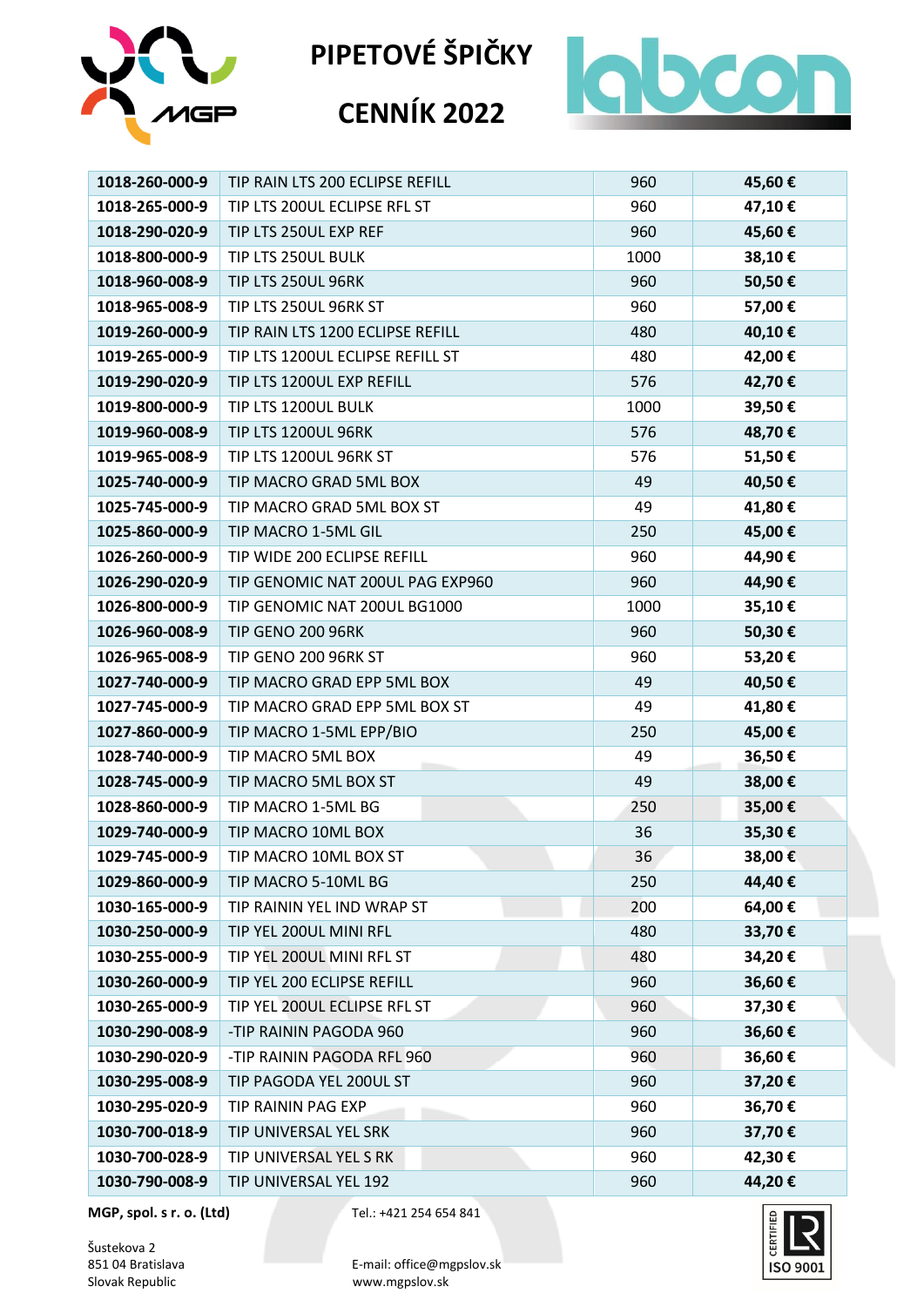

# **CENNÍK 2022**



| 1030-795-008-9 | TIP UNIVERSAL YEL 192 ST         | 960   | 47,10€  |
|----------------|----------------------------------|-------|---------|
| 1030-800-000-9 | TIP RAININ YEL BG                | 1000  | 30,50€  |
| 1030-900-000-9 | TIP RAIN YEL BK                  | 30000 | 132,90€ |
| 1030-960-008-9 | -TIP UNIVERSAL YEL RK 96         | 960   | 44,20€  |
| 1030-965-008-9 | -TIP UNIVERSAL YEL RK 96 ST      | 960   | 49,50€  |
| 1030-990-008-9 | TIP UNIV YEL SRK96               | 960   | 42,70€  |
| 1031-290-020-9 | TIP N-B PAGODA EXP 960           | 960   | 46,20€  |
| 1031-800-010-9 | TIP NON BEV BAG                  | 1000  | 36,60€  |
| 1031-960-008-9 | TIP NON BEV 96 RK                | 960   | 53,30€  |
| 1031-965-008-9 | TIP NON BEV 96 RACK ST           | 960   | 56,90€  |
| 1032-260-000-9 | TIP YEL EPP 200 ECLIPSE REFILL   | 960   | 48,80€  |
| 1032-290-008-9 | TIP EPP PAGODA 960               | 960   | 48,80€  |
| 1032-290-020-9 | TIP PAGODA EXP EPP               | 960   | 48,80€  |
| 1032-295-008-9 | TIP EPP PAG 960 ST               | 960   | 50,30€  |
| 1032-295-020-9 | TIP EPP PAGODA EXP ST            | 960   | 50,30€  |
| 1032-700-018-9 | TIP EPP YEL S RK                 | 960   | 50,30€  |
| 1032-790-008-9 | -TIP EPP YEL 192 RK              | 960   | 52,20€  |
| 1032-795-008-9 | TIP EPP YEL 192 RK ST            | 960   | 54,30€  |
| 1032-800-000-9 | TIP EPP YEL BG                   | 1000  | 36,60€  |
| 1032-960-008-9 | TIP EPP YEL RK96                 | 960   | 54,90€  |
| 1032-965-008-9 | TIP EPP YEL RK96 ST              | 960   | 58,90€  |
| 1034-800-000-9 | TIP MICROCAPILLARY               | 1000  | 82,00€  |
| 1034-960-008-9 | TIP GEL LOADING 200UL            | 576   | 95,30€  |
| 1034-965-008-9 | TIP GEL LOADING 200UL ST         | 576   | 98,70€  |
| 1036-250-000-9 | TIP 10UL EXD MINI RFL            | 672   | 39,50€  |
| 1036-255-000-9 | TIP 10UL TG ECL MINI STER        | 672   | 39,50€  |
| 1036-260-000-9 | TIP TUBEGARD 10UL ECLIPSE REFILL | 1344  | 50,00€  |
| 1036-290-020-9 | TIP MICRO EXTD P2 P10 96RK       | 1344  | 50,00€  |
| 1036-800-000-9 | TIP MICRO EXTD P2 P10            | 1000  | 35,10€  |
| 1036-960-008-9 | TIP MICRO EXTD P2 P10 96RK       | 960   | 50,30€  |
| 1036-965-008-9 | TIP MICRO EXTD P2 P10 96RK ST    | 960   | 54,20€  |
| 1037-800-000-9 | TIP 10UL LONG BLK                | 1000  | 35,10€  |
| 1037-960-008-9 | TIP 10UL LONG 96 RK              | 960   | 51,10€  |
| 1037-965-008-9 | TIP 10UL LONG 96 RK ST           | 960   | 53,60€  |
| 1038-250-000-9 | TIP 10UL MINI RFL                | 576   | 38,10€  |
| 1038-255-000-9 | TIP 10UL MINI RFL ST             | 576   | 37,00€  |
| 1038-260-000-9 | TIP 10UL ECLIPSE                 | 1248  | 46,50€  |
| 1038-265-000-9 | TIP 10UL ECLIPSE RFL ST          | 1248  | 62,60€  |
| 1038-290-008-9 | -TIP P10 PAGODA 1152             | 1152  | 42,70€  |
| 1038-290-020-9 | TIP PAGODA EXP P2P10             | 1152  | 40,50€  |
| 1038-295-008-9 | TIP P10 PAGODA 1152 ST           | 1152  | 42,40€  |

**MGP, spol. s r. o. (Ltd)** Tel.: +421 254 654 841

Šustekova 2<br>851 04 Bratislava

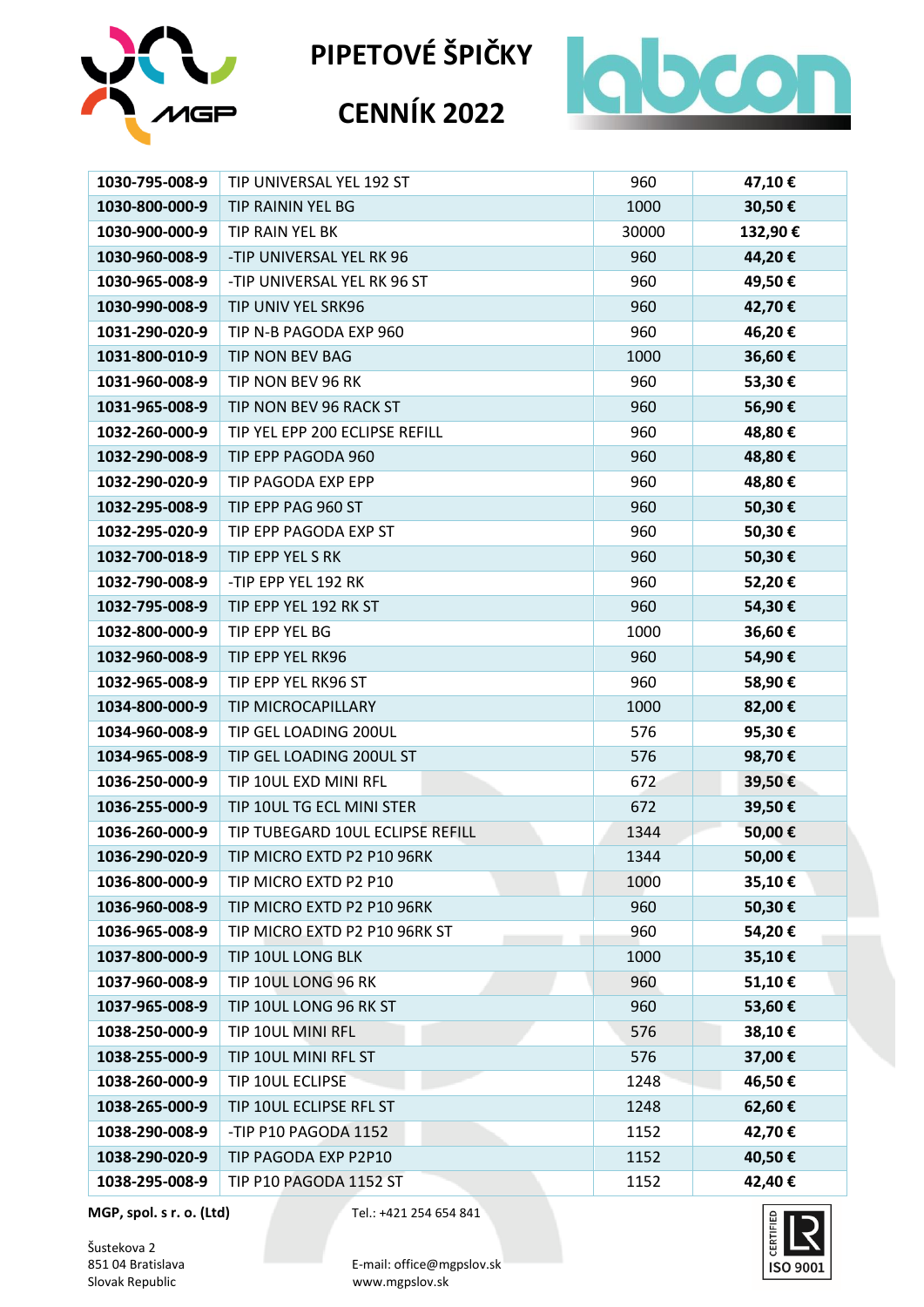

# **CENNÍK 2022**



| 1038-295-020-9 | TIP P2P10 PAGODA EXP ST           | 1152  | 42,70€  |
|----------------|-----------------------------------|-------|---------|
| 1038-800-000-9 | -TIP RAININ 0.1-10UL BAG          | 1000  | 33,70€  |
| 1038-900-000-9 | TIP RAININ 0.1-10UL BULK          | 30000 | 140,10€ |
| 1038-960-038-9 | -TIP P2P10 96 RK                  | 1152  | 50,30€  |
| 1038-965-038-9 | <b>TIP P2P10 96 RK ST</b>         | 1152  | 53,20€  |
| 1039-165-000-9 | TIP UNIV 1-300 IND WRAP ST        | 200   | 64,00€  |
| 1039-790-008-9 | TIP UNIV 1-300 192 RK             | 960   | 49,60€  |
| 1039-795-008-9 | TIP UNIV 1-300 192 RK ST          | 960   | 53,20€  |
| 1039-800-000-9 | TIP UNIVERSAL 1-300 BAG           | 1000  | 36,60€  |
| 1039-960-008-9 | -TIP UNIV 1-300 RK 96             | 960   | 51,70€  |
| 1039-965-008-9 | -TIP UNIVERSAL 1-300 UL 96RK ST   | 960   | 54,30€  |
| 1041-700-000-9 | TIP UF BLUE 1000 STACK RACK       | 480   | 46,70€  |
| 1041-800-000-9 | TIP 1000UL ULTRAFINE BG           | 1000  | 39,70€  |
| 1041-960-008-9 | TIP 1000UL ULTRAFINE RK           | 576   | 47,50€  |
| 1041-965-008-9 | TIP 1000UL ULTRAFINE RK ST        | 576   | 50,50€  |
| 1042-260-000-9 | TIP WIDE 1250 ECLIPSE REFILL      | 480   | 53,20€  |
| 1042-800-000-9 | TIP 1250UL WIDE ORIFICE           | 1000  | 40,80€  |
| 1042-960-008-9 | TIP 1250UL WIDE ORIFICE RK        | 576   | 63,20€  |
| 1042-965-008-9 | TIP 1250UL WIDE ORIFICE RK ST     | 576   | 65,90€  |
| 1045-165-000-9 | TIP UNIV 1250UL IND WRP ST        | 200   | 64,00€  |
| 1045-260-000-9 | TIP FLEXTOP 1250 ECLIPSE REFILL   | 480   | 40,80€  |
| 1045-265-000-9 | TIP 1250UL ECLIPSE RFL ST         | 480   | 41,80€  |
| 1045-290-020-9 | TIP UNIV 1250UL PAGODA EXP REFILL | 576   | 43,70€  |
| 1045-800-000-9 | TIP UNIVERSAL 1250UL LOOSE        | 1000  | 39,20€  |
| 1045-960-008-9 | TIP UNIVERSAL 1250UL 96/RK        | 576   | 50,60€  |
| 1045-965-008-9 | TIP UNIVERSAL 1250UL 96/RK ST     | 576   | 53,30€  |
| 1046-700-000-9 | TIP UF GRAD 1000 STACK RACK       | 480   | 46,10€  |
| 1046-800-000-9 | TIP 1000UL GRD ULTRAFINE BG       | 1000  | 39,50€  |
| 1046-960-008-9 | TIP 1000UL GRD ULTRAFINE RK       | 576   | 47,50€  |
| 1046-965-008-9 | TIP 1000UL GRD ULTRAFINE RK ST    | 576   | 50,20€  |
| 1047-800-000-9 | TIP MATRIX 1250UL LOOSE           | 1000  | 50,00€  |
| 1047-960-008-9 | TIP MATRIX 1250UL 96/RK           | 576   | 67,40€  |
| 1047-965-008-9 | TIP MATRIX 1250UL 96/RK ST        | 576   | 70,10€  |
| 1048-165-000-9 | TIP BIOHIT 1200UL IND WRP ST      | 200   | 64,00€  |
| 1048-800-000-9 | TIP BIOHIT 1200UL BAG             | 1000  | 51,70€  |
| 1048-960-008-9 | TIP BIOHIT 1200UL 96RK            | 576   | 67,40€  |
| 1048-965-008-9 | TIP BIOHIT 1200UL 96RK ST         | 576   | 70,10€  |
| 1049-260-000-9 | TIP BLUE 1250 ELIPSE REFILL       | 480   | 41,20€  |
| 1049-265-000-9 | TIP BLUE 1250 ELIPSE REFILL ST    | 480   | 44,20€  |
| 1049-800-000-9 | TIP 1250UL BLUE                   | 1000  | 40,20€  |
| 1049-960-008-9 | TIP 1250UL BLUE 96 RACK           | 576   | 50,00€  |

**MGP, spol. s r. o. (Ltd)** Tel.: +421 254 654 841

Šustekova 2<br>851 04 Bratislava

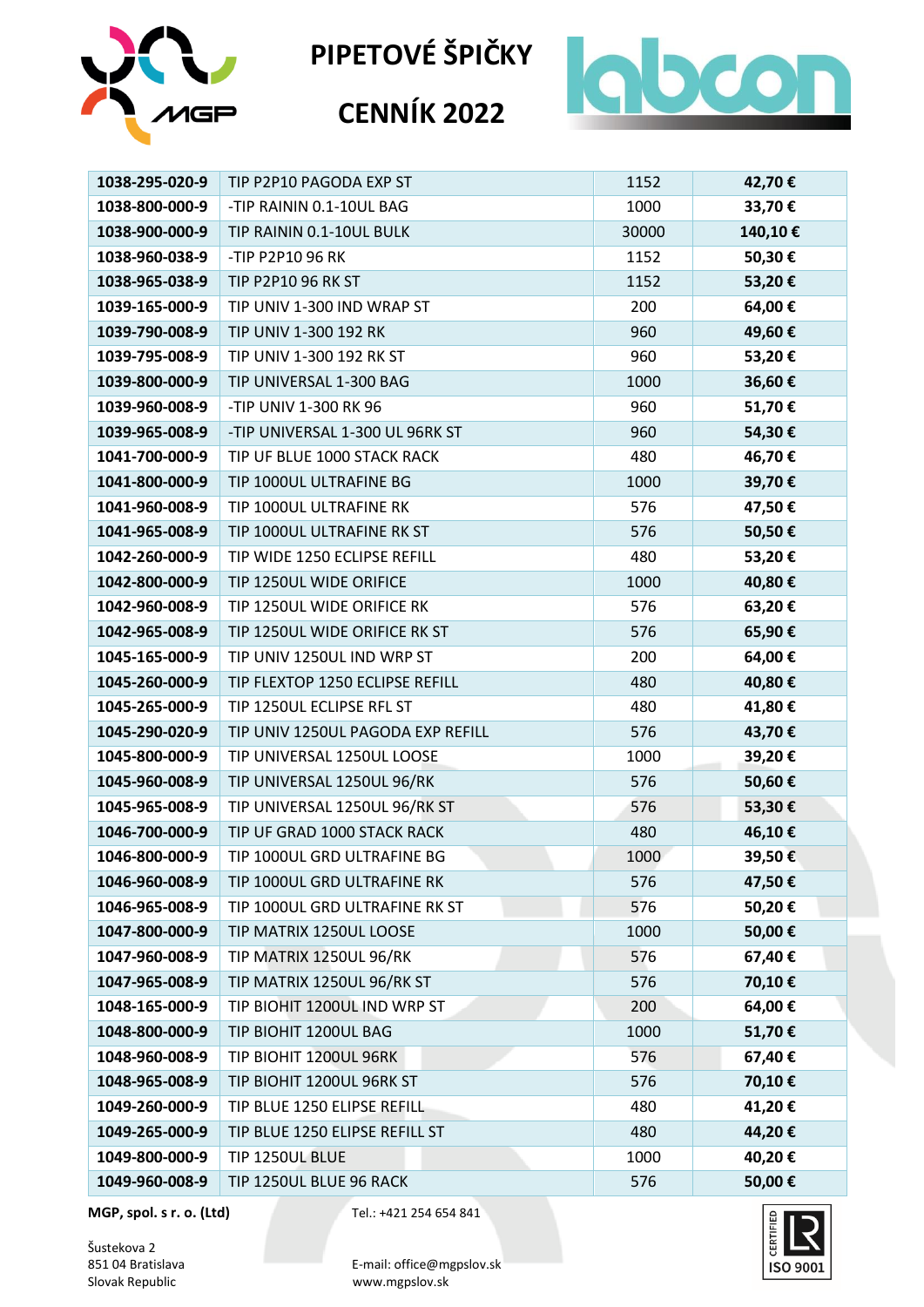

# **CENNÍK 2022**



| 1049-965-008-9 | TIP 1250UL BLUE 96RK STERILE  | 576  | 52,60€ |
|----------------|-------------------------------|------|--------|
| 1051-165-000-9 | TIP AERO HR 0.1-10 IND        | 200  | 65,40€ |
| 1051-225-000-9 | TIP 10UL ZAP ECL UNO          | 960  | 72,50€ |
| 1051-800-000-9 | -TIP AERO HR 0.1-10           | 1000 | 74,40€ |
| 1051-960-038-9 | TIP HI REC 10UL 96RK          | 1152 | 66,90€ |
| 1051-965-038-9 | -TIP HI REC 10UL 96RK         | 1152 | 69,90€ |
| 1053-165-000-9 | TIP AERO HR EPP 50 IND        | 200  | 65,40€ |
| 1053-800-000-9 | TIP AERO HR EPP 50            | 1000 | 74,40€ |
| 1053-960-008-9 | TIP AERO HR EPP 50 96RK       | 960  | 66,90€ |
| 1053-965-008-9 | TIP AERO HR EPP 50 96 ST      | 960  | 70,80€ |
| 1054-165-000-9 | TIP AERO HR EPP 100 IND       | 200  | 65,40€ |
| 1054-800-000-9 | TIP AERO HR EPP 100           | 1000 | 74,40€ |
| 1054-960-008-9 | TIP AERO HR EPP 100 96RK      | 960  | 66,90€ |
| 1054-965-008-9 | TIP AERO HR EPP 100 96 ST     | 960  | 68,70€ |
| 1055-165-010-9 | TIP AERO HR 1-40 IND          | 200  | 65,40€ |
| 1055-225-000-9 | TIP 40UL ZAP ECL UNO          | 960  | 72,50€ |
| 1055-800-010-9 | -TIP AERO HR 1-40             | 1000 | 74,40€ |
| 1055-960-018-9 | TIP AERO HR 1-40 96RK         | 960  | 66,90€ |
| 1055-965-018-9 | -TIP AERO HR 1-40 96 ST       | 960  | 69,90€ |
| 1056-165-000-9 | TIP AERO HR 1-160 IND         | 200  | 65,40€ |
| 1056-800-000-9 | TIP AERO HR 1-160             | 1000 | 74,40€ |
| 1056-960-008-9 | <b>TIP AERO HR 1-160 96RK</b> | 960  | 66,90€ |
| 1056-965-008-9 | -TIP AERO HR 1-160 96 ST      | 960  | 69,90€ |
| 1057-165-010-9 | TIP AERO HR 1000UL            | 200  | 65,40€ |
| 1057-225-000-9 | TIP 1000UL ZAP ECL UNO        | 768  | 79,30€ |
| 1057-800-010-9 | TIP AERO HR 1000UL BULK       | 1000 | 74,40€ |
| 1057-960-018-9 | TIP AERO HR 1000UL 96RK       | 576  | 58,10€ |
| 1057-965-018-9 | TIP AERO HR 1000UL 96RK       | 576  | 60,70€ |
| 1058-165-000-9 | TIP AERO HR 1-300 IND         | 200  | 65,40€ |
| 1058-225-000-9 | TIP 300UL ZAP ECL UNO         | 960  | 77,40€ |
| 1058-800-000-9 | TIP AERO HR 1-300             | 1000 | 74,40€ |
| 1058-960-008-9 | <b>TIP AERO HR 1-300 96RK</b> | 960  | 66,90€ |
| 1058-965-008-9 | -TIP AERO HR 1-300 96 ST      | 960  | 69,90€ |
| 1059-165-000-9 | TIP AERO 1-200 IND ST         | 200  | 65,40€ |
| 1059-225-000-9 | TIP 200UL ZAP ECL UNO         | 960  | 78,40€ |
| 1059-800-000-9 | <b>TIP AERO 1-200 BG</b>      | 1000 | 74,40€ |
| 1059-960-008-9 | <b>TIP AERO 1-200 96RK</b>    | 960  | 66,90€ |
| 1059-965-008-9 | -TIP AERO 1-200 96 ST         | 960  | 69,90€ |
| 1060-165-000-9 | TIP MLA IND WRAP ST           | 200  | 64,00€ |
| 1060-260-000-9 | TIP CLR 200 ECLIPSE REFILL    | 960  | 36,60€ |
| 1060-700-018-9 | TIP MLA SM NAT S RK           | 960  | 38,10€ |

**MGP, spol. s r. o. (Ltd)** Tel.: +421 254 654 841

Šustekova 2<br>851 04 Bratislava

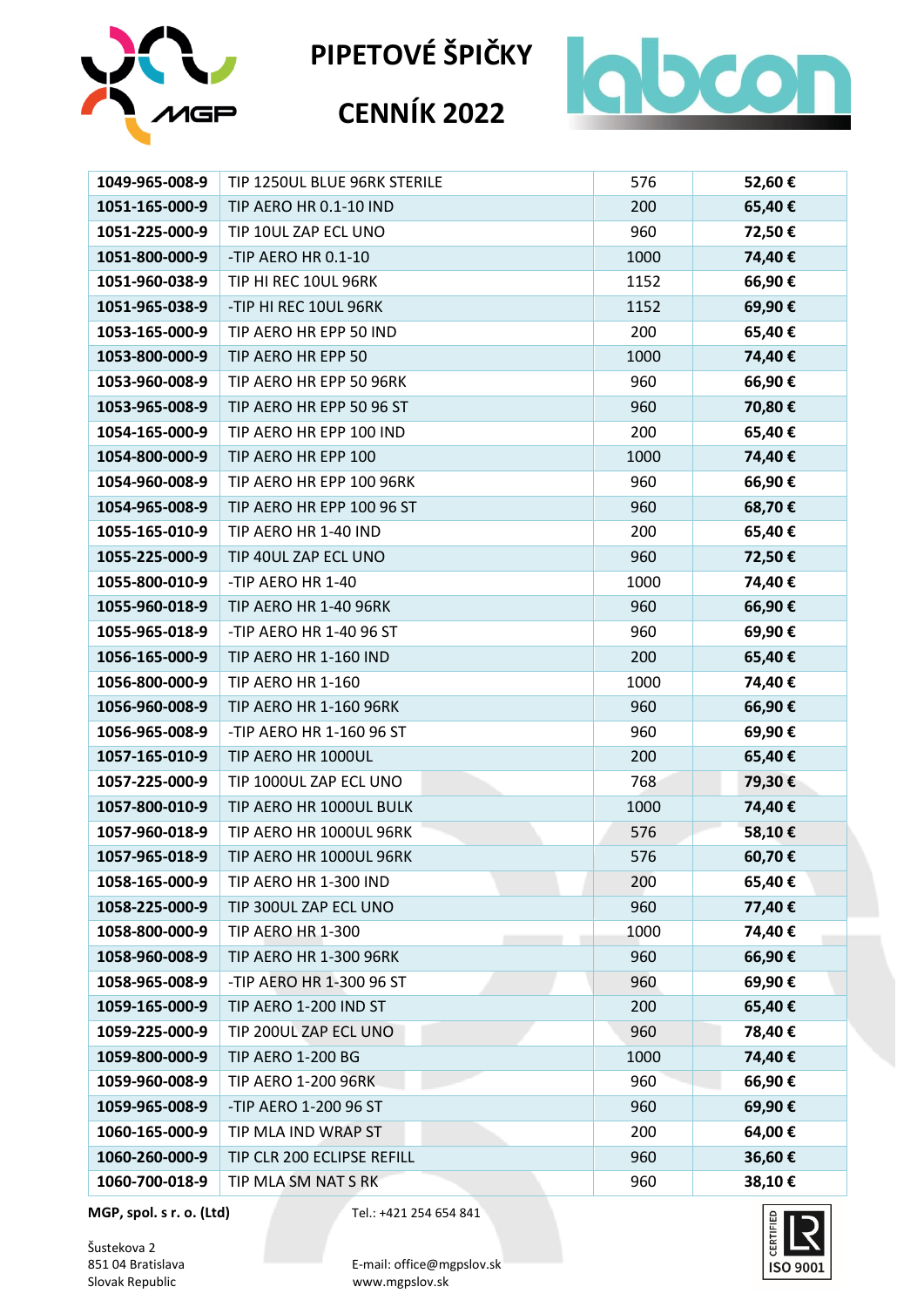

# **CENNÍK 2022**



| 1060-790-008-9 | TIP MLA SM NAT 192 RK              | 960  | 44,20€ |
|----------------|------------------------------------|------|--------|
| 1060-795-008-9 | TIP MLA SM NAT 192 RK ST           | 960  | 47,10€ |
| 1060-800-000-9 | TIP MLA SM NAT BG                  | 1000 | 30,50€ |
| 1060-960-008-9 | TIP MLA NAT RK96                   | 960  | 44,20€ |
| 1060-965-008-9 | TIP MLA NAT RK96 ST                | 960  | 47,50€ |
| 1061-800-010-9 | TIP SIL P10 BAG                    | 1000 | 32,00€ |
| 1061-960-038-9 | TIP SIL P10 96RK                   | 1152 | 50,30€ |
| 1061-965-038-9 | TIP SIL P10 96RK ST                | 1152 | 53,20€ |
| 1062-800-000-9 | TIP SIL 200UL BG                   | 1000 | 36,60€ |
| 1062-960-008-9 | TIP SIL 200UL 96RK                 | 960  | 47,10€ |
| 1062-965-008-9 | TIP SIL 200UL 96RK ST              | 960  | 50,30€ |
| 1065-250-000-9 | TIP SUPERSLIK 200UL MINI RFL       | 480  | 36,10€ |
| 1065-255-000-9 | TIP SUPERSLIK 200UL MINI RFL ST    | 480  | 35,40€ |
| 1065-260-000-9 | TIP SUPERSLIK 200UL ECLIPSE REFILL | 960  | 39,50€ |
| 1065-265-000-9 | TIP SUPERSLIK 200UL ECLIPSE RFL ST | 960  | 41,80€ |
| 1065-290-020-9 | TIP SUPERSLIK 200UL EXP RFL        | 960  | 39,50€ |
| 1065-800-000-9 | TIP SUPERSLIK 200UL BAG            | 1000 | 32,80€ |
| 1065-960-008-9 | TIP SUPERSLIK 200UL 96/RK          | 960  | 45,60€ |
| 1065-965-008-9 | TIP SUPERSLIK 200UL 96RK ST        | 960  | 48,80€ |
| 1066-250-000-9 | TIP SLIK LTS 20UL MINI RFL         | 480  | 39,50€ |
| 1066-260-000-9 | TIP SLIK LTS 20UL ECLIPSE REFILL   | 1056 | 51,70€ |
| 1066-800-000-9 | TIP SLIK LTS 20UL BULK             | 1000 | 39,50€ |
| 1066-960-008-9 | TIP SLIK LTS 20UL 96RK             | 960  | 54,60€ |
| 1066-965-008-9 | TIP SLIK LTS 20UL 96RK ST          | 960  | 60,80€ |
| 1067-250-000-9 | TIP SLIK LTS 200UL MINI RFL        | 480  | 39,50€ |
| 1067-260-000-9 | TIP SLIK LTS 200UL ECLIPSE REFILL  | 960  | 47,10€ |
| 1067-800-000-9 | TIP SLIK LTS 200UL BULK            | 1000 | 39,50€ |
| 1067-960-008-9 | TIP SLIK LTS 200UL 96RK            | 960  | 54,60€ |
| 1067-965-008-9 | TIP SLIK LTS 200UL 96RK ST         | 960  | 59,30€ |
| 1068-260-000-9 | TIP SLIK LTS 1200UL ECLIPSE REFILL | 480  | 41,10€ |
| 1068-800-000-9 | TIP SLIK LTS 1200UL BULK           | 1000 | 42,70€ |
| 1068-960-008-9 | TIP SLIK LTS 1200UL 96RK           | 576  | 49,90€ |
| 1068-965-008-9 | TIP SLIK LTS 1200UL 96RK ST        | 576  | 52,50€ |
| 1071-290-020-9 | TIP NON BEV NAT 200UL EXP          | 960  | 45,70€ |
| 1071-800-000-9 | TIP NON BEV NAT 200UL              | 1000 | 36,60€ |
| 1071-960-008-9 | TIP NON BEV NAT 200UL 96RK         | 960  | 53,10€ |
| 1071-965-008-9 | TIP NON BEV NAT 200UL 96RK ST      | 960  | 56,70€ |
| 1091-965-008-9 | TIP AERO HR 10UL FINN              | 960  | 69,90€ |
| 1092-225-000-9 | TIP 100UL ZAP ECL UNO              | 960  | 72,50€ |
| 1092-965-008-9 | TIP AERO HR 100UL GD               | 960  | 69,90€ |
| 1093-165-000-9 | TIP RAININ NAT GRD IND WRAP ST     | 200  | 64,00€ |

**MGP, spol. s r. o. (Ltd)** Tel.: +421 254 654 841

Šustekova 2<br>851 04 Bratislava

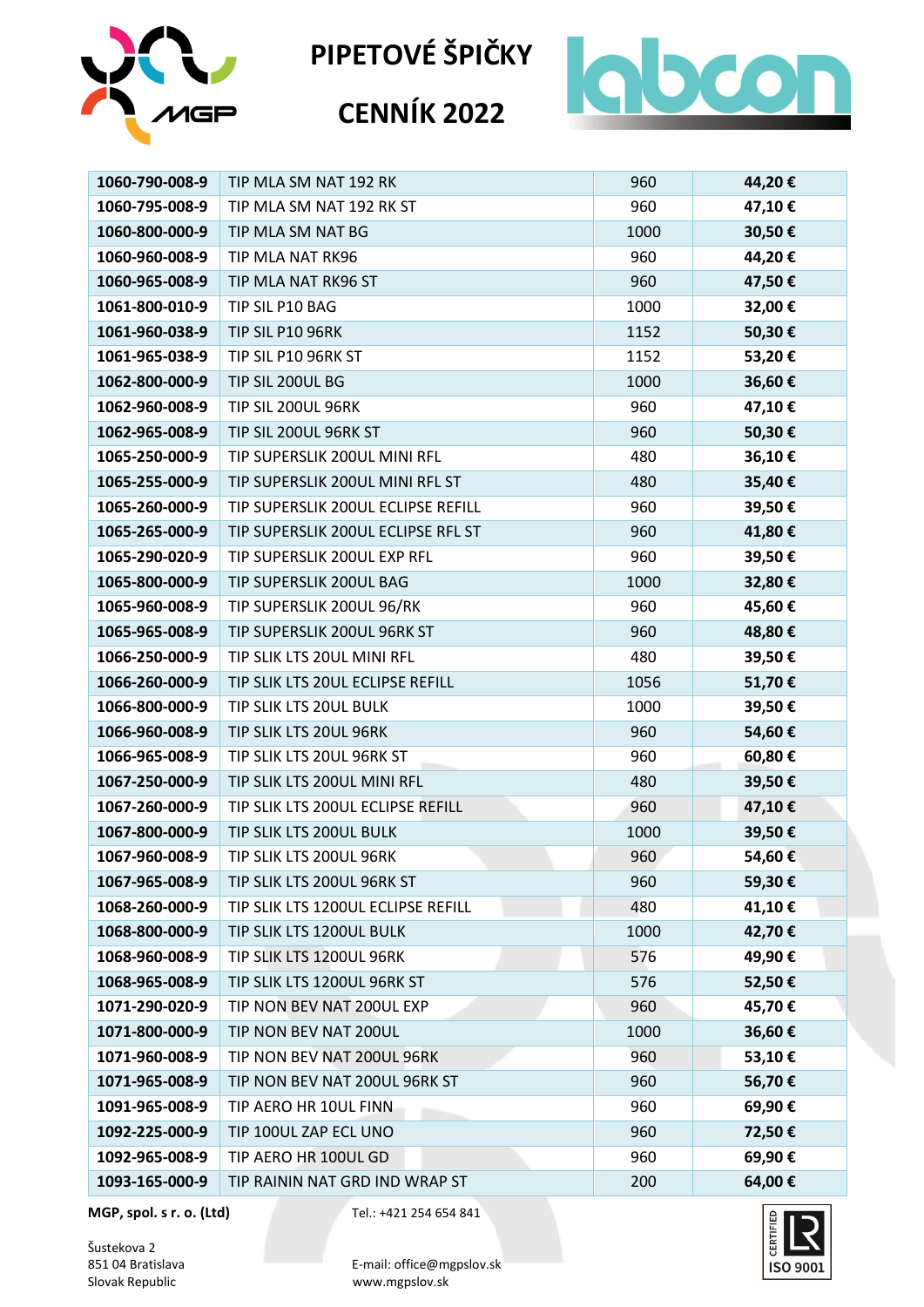

# **CENNÍK 2022**



| 1093-250-000-9 | TIP GRD 200UL MINI RFL                 | 480   | 34,40€  |
|----------------|----------------------------------------|-------|---------|
| 1093-255-000-9 | TIP GRD 200UL MINI RFL ST              | 480   | 34,20€  |
| 1093-260-000-9 | TIP GRAD 200 ECLIPSE REFILL            | 960   | 37,30€  |
| 1093-265-000-9 | TIP GRAD 200UL ECLIPSE RFL ST          | 960   | 43,70€  |
| 1093-290-008-9 | -TIP GRAD NAT PAGODA 960               | 960   | 37,10€  |
| 1093-290-020-9 | -TIP GRAD NAT PAGODA RFL 960           | 960   | 37,30€  |
| 1093-295-008-9 | TIP PAGODA YEL 200UL ST                | 960   | 38,80€  |
| 1093-295-020-9 | <b>TIP GRAD PAG EXP</b>                | 960   | 38,80€  |
| 1093-700-018-9 | TIP GRAD NAT S RK                      | 960   | 38,60€  |
| 1093-700-028-9 | TIP UNIVERSAL GRADUATED S RK           | 960   | 42,30€  |
| 1093-790-008-9 | TIP GRADUATED CLEAR 192                | 960   | 42,70€  |
| 1093-795-008-9 | TIP GRADUATED CLEAR 192 ST             | 960   | 45,60€  |
| 1093-800-000-9 | -TIP RAININ 1-200UL NAT GRD            | 1000  | 31,20€  |
| 1093-900-000-9 | TIP RAININ 1-200UL NAT BK              | 30000 | 140,10€ |
| 1093-960-008-9 | TIP GRAD NAT RK 96                     | 960   | 44,20€  |
| 1093-965-008-9 | -TIP GRAD NAT 96 RK ST                 | 960   | 50,20€  |
| 1093-990-008-9 | TIP UNIV GRAD 200UL SRK96              | 960   | 42,70€  |
| 1093-990-028-9 | TIP UNIV GRAD 200UL REFILL PK          | 960   | 41,00€  |
| 1093-990-038-9 | TIP RAININ GRAD STK NAT 200UL          | 1536  | 48,20€  |
| 1094-965-008-9 | TIP HR AERO 1-100uL ST                 | 960   | 69,90€  |
| 1096-965-008-9 | TIP AERO HR UF 100UL                   | 960   | 69,90€  |
| 1097-965-008-9 | TIP AERO HR AERO 100-1000UL            | 576   | 69,40€  |
| 1098-965-008-9 | TIP AERO HR EXTD 100UL                 | 576   | 81,10€  |
| 1099-165-000-9 | TIP UNIV 250UL IND WRP ST              | 200   | 64,00€  |
| 1099-260-000-9 | TIP UF 250 ECLIPSE REFILL              | 960   | 45,60€  |
| 1099-290-020-9 | TIP UNIV 250UL PAGODA EXP              | 960   | 51,70€  |
| 1099-800-000-9 | TIP UNIV 250UL 1000/BG                 | 1000  | 36,60€  |
| 1099-960-008-9 | TIP UNIV 250UL 96/RK                   | 960   | 49,60€  |
| 1099-965-008-9 | TIP UNIV 250UL 96/RK ST                | 960   | 56,80€  |
| 1142-225-000-9 | TIP ZAPSLIK 300UL LTS 96 RFL ST        | 960   | 112,70€ |
| 1142-965-008-9 | TIP ZAPSLIK 300UL LTS 96RK ST          | 960   | 85,00€  |
| 1143-225-000-9 | TIP AEROSLIK LR LTS 20UL ECL UNO ST    | 960   | 81,30€  |
| 1143-965-008-9 | TIP AEROSLIK 20UL LTS ST               | 960   | 75,90€  |
| 1144-225-000-9 | TIP AEROSLIK LR LTS 200UL ECL UNO ST   | 960   | 78,40€  |
| 1144-965-008-9 | TIP AEROSLIK 200UL LTS ST              | 960   | 75,90€  |
| 1145-225-000-9 | TIP AEROSLIK LR LTS 1200UL ECL UNO ST  | 768   | 83,80€  |
| 1145-965-008-9 | TIP AEROSLIK 1200UL LTS ST             | 576   | 73,70€  |
| 1146-225-000-9 | TIP AEROSLIK LR GENO 200UL ECL UNO ST  | 960   | 78,40€  |
| 1146-965-008-9 | TIP AEROSLIK LR GENO 200UL ST          | 960   | 75,90€  |
| 1147-965-008-9 | TIP AEROSLIK LR XL 300UL ST            | 576   | 73,70€  |
| 1148-225-000-9 | TIP AEROSLIK LR GENO 1000UL ECL UNO ST | 768   | 100,00€ |

**MGP, spol. s r. o. (Ltd)** Tel.: +421 254 654 841

Šustekova 2<br>851 04 Bratislava

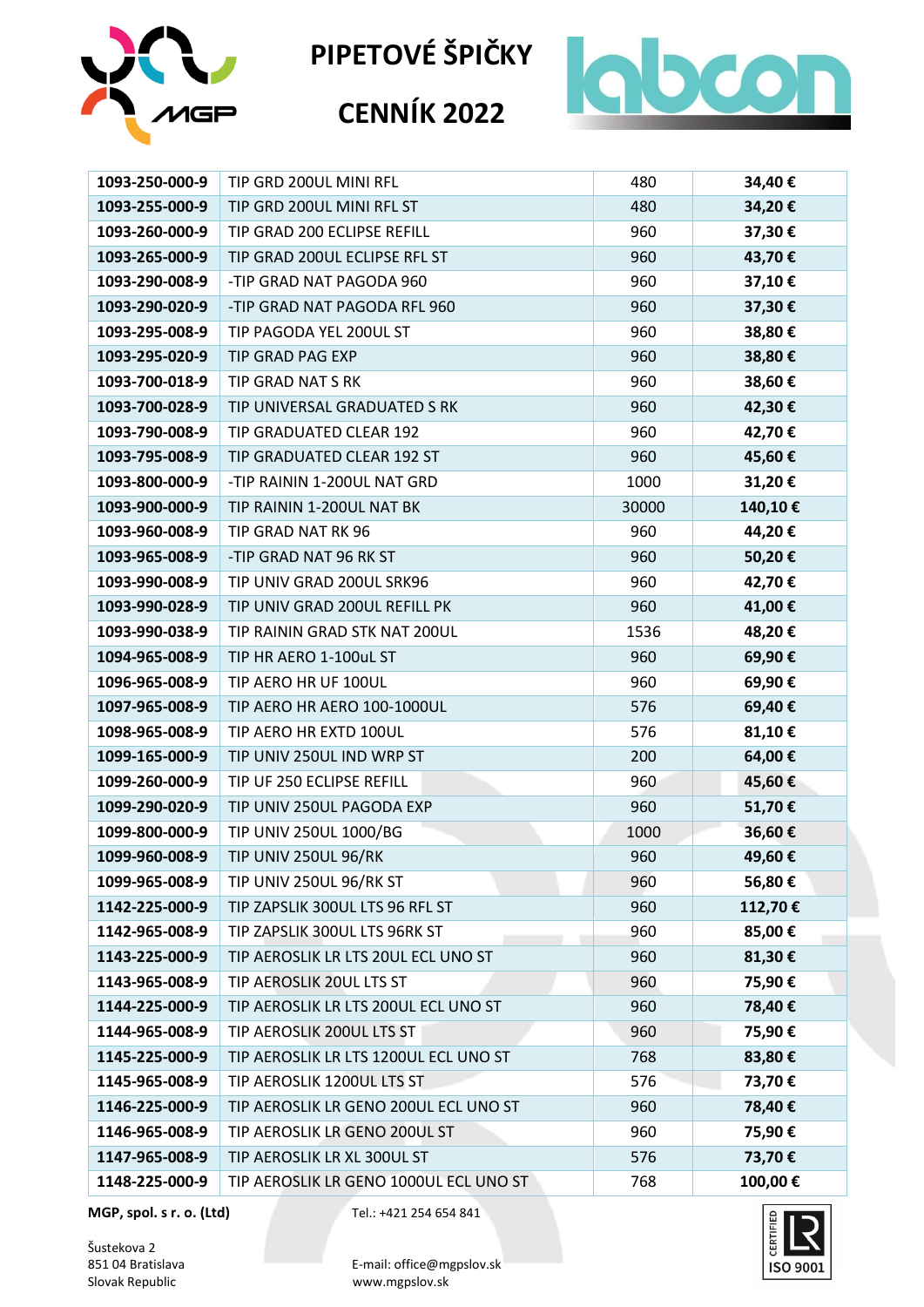

# **CENNÍK 2022**



| 1148-965-008-9 | TIP AEROSLIK LR GENO 1000UL ST     | 576  | 75,10€  |
|----------------|------------------------------------|------|---------|
| 1150-800-000-9 | TIP HR MTX 10UL LOOSE              | 1000 | 89,80€  |
| 1150-965-008-9 | TIP HR MTX 10UL 96 ST              | 960  | 98,50€  |
| 1151-225-000-9 | TIP 10UL ZAP ECL UNO               | 960  | 78,40€  |
| 1151-800-000-9 | TIP AERO HR 10UL EXTD              | 1000 | 74,40€  |
| 1151-960-008-9 | TIP AERO HR 10UL EXTD              | 960  | 66,90€  |
| 1151-965-008-9 | TIP AERO HR 10UL EXTD              | 960  | 69,90€  |
| 1152-165-000-9 | TIP AERO HR GENO 200UL             | 200  | 65,40€  |
| 1152-800-000-9 | TIP AERO HR GENO 200UL             | 1000 | 74,40€  |
| 1152-960-008-9 | TIP AERO HR GENO 200UL             | 960  | 66,90€  |
| 1152-965-008-9 | TIP AERO HR GENO 200UL             | 960  | 69,90€  |
| 1153-225-000-9 | TIP 20UL ZAP LTS ECL UNO           | 960  | 81,30€  |
| 1153-800-000-9 | TIP HR LTS 20UL LOOSE              | 1000 | 74,40€  |
| 1153-965-008-9 | TIP HR LTS 20UL 96 ST              | 960  | 71,90€  |
| 1154-225-000-9 | TIP 200UL ZAP LTS ECL UNO          | 960  | 78,40€  |
| 1154-965-008-9 | TIP HR 200UL LTS 96/RK ST          | 960  | 69,90€  |
| 1155-225-000-9 | TIP 1200UL ZAP LTS ECL UNO         | 768  | 81,40€  |
| 1155-965-008-9 | TIP HR 1200UL LTS 96/RK ST         | 576  | 60,20€  |
| 1156-965-008-9 | TIP AERO HR 200uL EXTD 96RK ST     | 576  | 71,40€  |
| 1157-165-000-9 | TIP AERO 1250UL MATRIX IND WRAPPED | 200  | 64,40€  |
| 1157-800-000-9 | TIP AERO HR MATX 1000 BG           | 1000 | 100,00€ |
| 1157-960-008-9 | TIP AERO HR MATX 96RK              | 576  | 75,40€  |
| 1157-965-008-9 | TIP AERO HR MATX 96RK ST           | 576  | 77,90€  |
| 1158-800-000-9 | TIP AERO HR 300UL XL BG            | 1000 | 74,40€  |
| 1158-965-008-9 | TIP AERO HR 300UL XL 96RK ST       | 576  | 60,20€  |
| 1159-165-000-9 | TIP AERO HR BIOHIT 1200            | 200  | 66,50€  |
| 1159-800-000-9 | TIP AERO HR BIOHIT 1200            | 1000 | 100,10€ |
| 1159-960-008-9 | TIP AERO HR BIOHIT 1200            | 576  | 75,40€  |
| 1159-965-008-9 | TIP AERO HR BIOHIT 1200 ST         | 576  | 78,20€  |
| 1160-250-000-9 | TIP 300UL LTS SLIK ECLIPSE MINI    | 384  | 40,40€  |
| 1160-260-000-9 | TIP 300UL LTS SLIK ECLIPSE         | 768  | 46,10€  |
| 1160-800-000-9 | TIP 300UL LTS SLIK BULK            | 1000 | 45,60€  |
| 1160-960-008-9 | TIP 300UL LTS SLIK 96 RK           | 960  | 68,30€  |
| 1160-965-008-9 | TIP 300UL LTS SLIK 96 RK ST        | 960  | 71,50€  |
| 1161-250-000-9 | TIP SUPERSLIK 10UL MINI RFL        | 576  | 37,30€  |
| 1161-255-000-9 | TIP SUPERSLIK 10UL MINI RFL ST     | 576  | 37,50€  |
| 1161-260-000-9 | TIP SUPERSLIK 10UL ECLIPSE         | 1248 | 44,20€  |
| 1161-265-000-9 | TIP SUPERSLIK 10UL ECLIPSE STER    | 1248 | 44,50€  |
| 1161-800-000-9 | TIP SUPERSLIK 10UL BULK            | 1000 | 32,80€  |
| 1161-960-008-9 | TIP SUPERSLIK 10UL 96RK            | 1152 | 48,60€  |
| 1161-965-008-9 | TIP SUPERSLIK 10UL 96RK ST         | 1152 | 51,00€  |

**MGP, spol. s r. o. (Ltd)** Tel.: +421 254 654 841

Šustekova 2<br>851 04 Bratislava

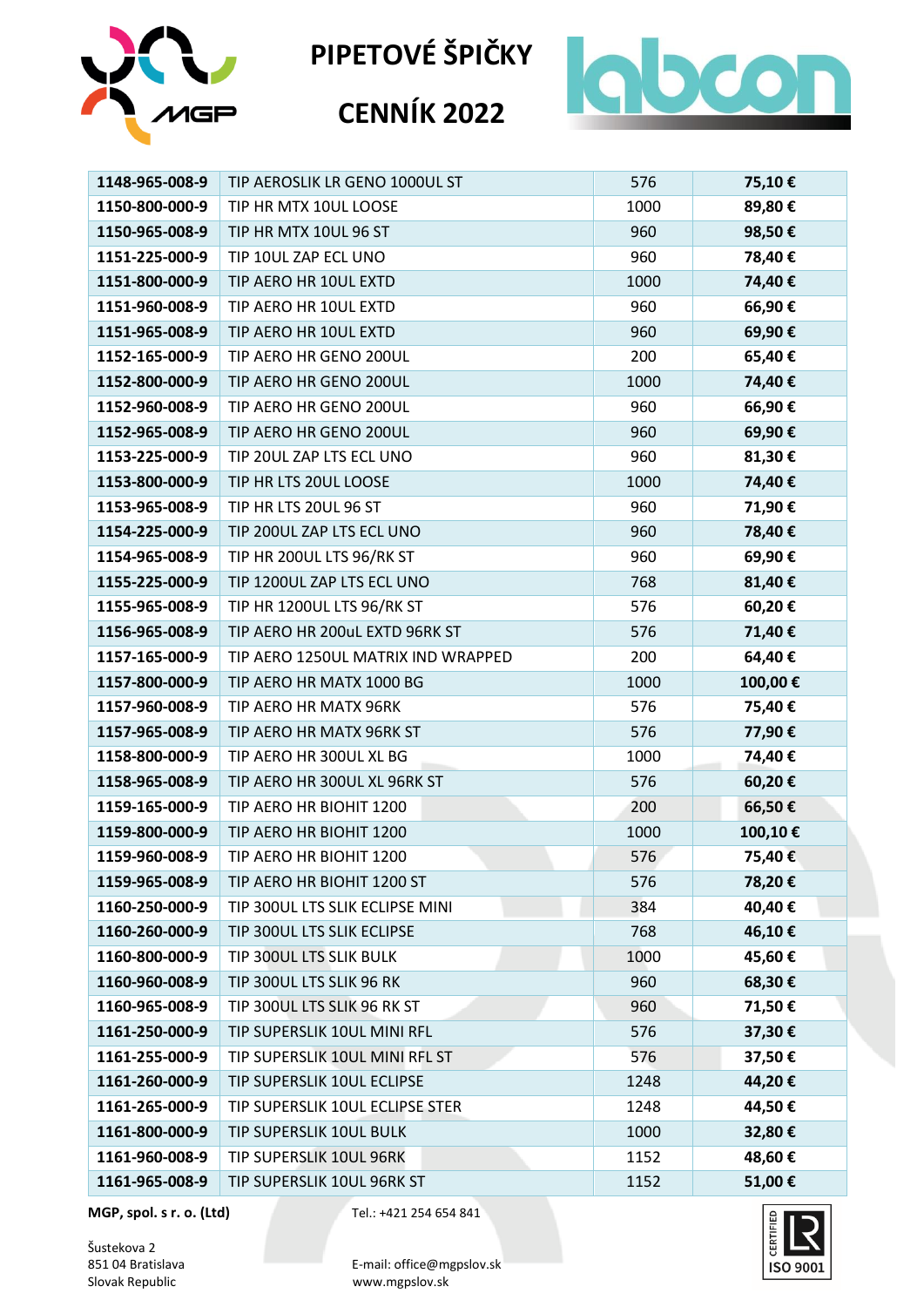

# **CENNÍK 2022**



| 1162-260-000-9 | TIP SUPERSLIK 10UL ECL REFILL           | 1344 | 53,50€ |
|----------------|-----------------------------------------|------|--------|
| 1162-290-020-9 | TIP SUPERSLIK 10UL EXTD EP              | 1344 | 47,10€ |
| 1162-800-000-9 | TIP SUPERSLIK 10UL EXTD BULK            | 1000 | 32,80€ |
| 1162-960-008-9 | TIP SUPERSLIK 10UL EXTD 96RK            | 960  | 47,10€ |
| 1162-965-008-9 | TIP SUPERSLIK 10UL EXTD 96RK ST         | 960  | 52,80€ |
| 1164-800-000-9 | TIP SUPERSLIK 200 GENO                  | 1000 | 35,10€ |
| 1164-960-008-9 | TIP SUPERSLIK 200 GENO                  | 960  | 55,40€ |
| 1164-965-008-9 | TIP SUPERSLIK GENO 200UL                | 960  | 61,90€ |
| 1165-800-000-9 | TIP SUPERSLIK 10UL LONG BLK             | 1000 | 36,60€ |
| 1165-960-008-9 | TIP SUPERSLIK 10UL LONG 96RK            | 960  | 51,90€ |
| 1165-965-008-9 | TIP SUPERSLIK 10UL LONG 96RK ST         | 960  | 54,50€ |
| 1166-250-000-9 | TIP SUPERSLIK 250UL MINI RFL            | 480  | 39,50€ |
| 1166-260-000-9 | TIP SUPERSLIK 250 ECLIPSE REFILL        | 960  | 48,80€ |
| 1166-800-000-9 | TIP SUPERSLIK 250UL UF                  | 1000 | 39,50€ |
| 1166-960-008-9 | TIP SUPERSLIK 250UL UF                  | 960  | 56,40€ |
| 1166-965-008-9 | TIP SUPERSLIK 250UL UF ST               | 960  | 61,20€ |
| 1167-800-000-9 | TIP SUPERSLIK 200UL EPP                 | 1000 | 39,50€ |
| 1167-960-008-9 | TIP SUPERSLIK 200UL EPP                 | 960  | 55,90€ |
| 1167-965-008-9 | TIP SUPERSLIK 200UL EPP ST              | 960  | 60,00€ |
| 1168-260-000-9 | TIP SUPERSLIK 1250 ECLIPSE REFILL       | 480  | 42,70€ |
| 1168-265-000-9 | TIP SUPERSLIK 1250UL ECLIPSE RFL ST     | 480  | 42,50€ |
| 1168-290-020-9 | TIP SUPERSLIK 1250UL REFILL             | 576  | 47,10€ |
| 1168-800-000-9 | TIP SUPERSLIK 1250UL                    | 1000 | 44,20€ |
| 1168-960-008-9 | TIP SUPERSLIK 1250UL                    | 576  | 56,90€ |
| 1168-965-008-9 | TIP SUPERSLIK 1250UL ST                 | 576  | 59,50€ |
| 1169-800-000-9 | TIP SUPERSLIK 300UL                     | 1000 | 38,10€ |
| 1169-960-008-9 | TIP SUPERSLIK 300UL 96RK                | 960  | 56,40€ |
| 1169-965-008-9 | TIP SUPERSLIK 300UL 96RK ST             | 960  | 60,80€ |
| 1171-225-000-9 | TIP ZAPSLIK LR 10UL ECL UNO ST          | 960  | 81,30€ |
| 1171-965-008-9 | TIP ZAPSLIK 10UL ST                     | 1152 | 85,00€ |
| 1172-225-000-9 | TIP ZAPSLIK LR 10UL TUBEGARD ECL UNO ST | 960  | 81,30€ |
| 1172-965-008-9 | TIP ZAPSLIK 10UL EXT ST                 | 960  | 75,00€ |
| 1173-965-008-9 | TIP ZAPSLIK 10UL LONG 96RK ST           | 960  | 75,00€ |
| 1174-225-000-9 | TIP AEROSLIK LR 100UL ECL UNO ST        | 960  | 81,30€ |
| 1174-965-008-9 | TIP AEROSLIK 100UL ST                   | 960  | 75,00€ |
| 1175-225-000-9 | TIP ZAPSLIK LR 20UL ECL UNO ST          | 960  | 81,30€ |
| 1175-965-008-9 | TIP ZAPSLIK 20UL ST                     | 960  | 75,00€ |
| 1177-225-000-9 | TIP ZAPSLIK LR 1000UL ECL UNO ST        | 768  | 83,80€ |
| 1177-965-008-9 | TIP ZAPSLIK 1000UL ST                   | 576  | 67,00€ |
| 1178-225-000-9 | TIP ZAPSLIK LR 300UL ECL UNO ST         | 960  | 81,30€ |
| 1178-965-008-9 | TIP ZAPSLIK 300UL ST                    | 960  | 75,00€ |

**MGP, spol. s r. o. (Ltd)** Tel.: +421 254 654 841

Šustekova 2<br>851 04 Bratislava